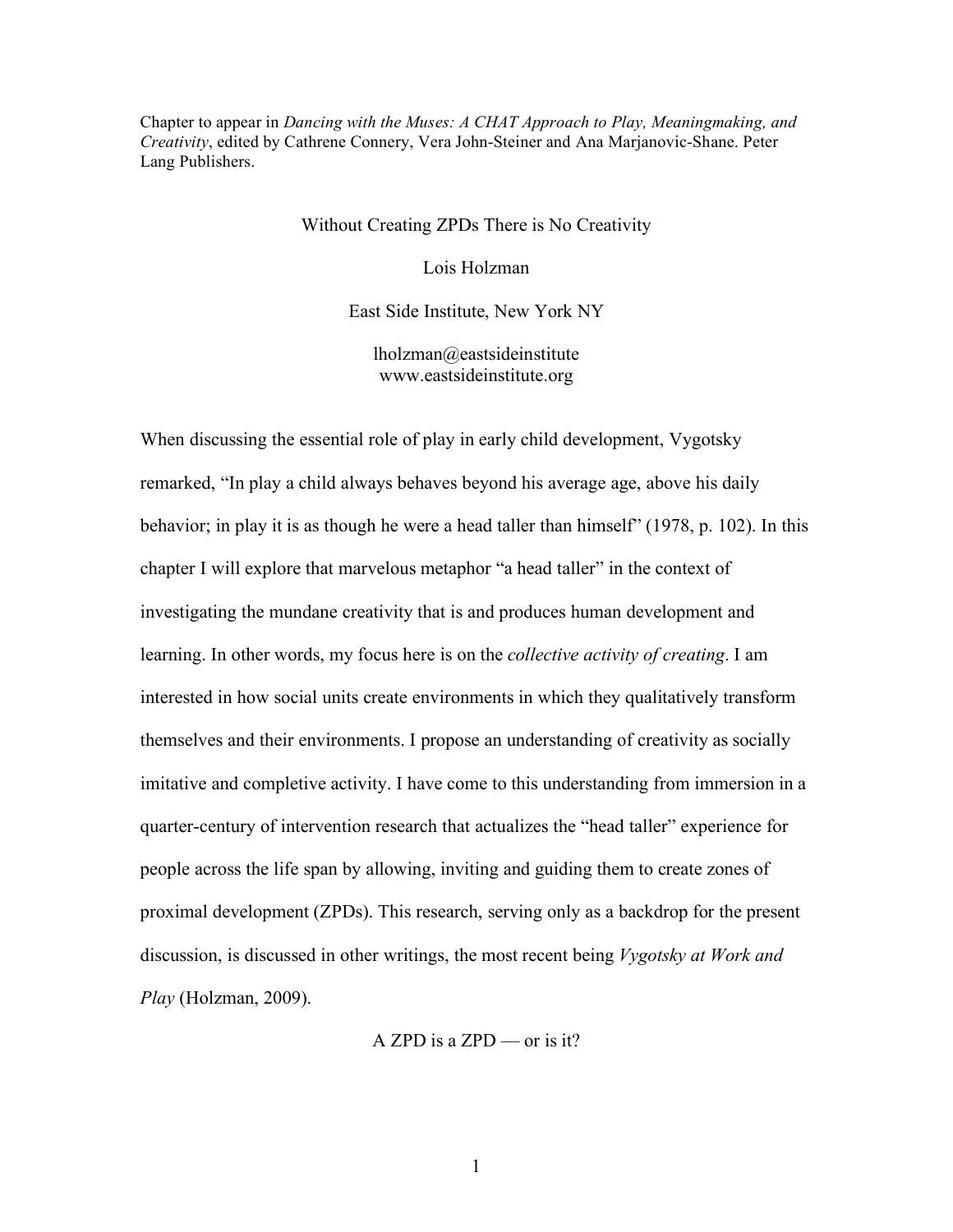Even though Vygotsky's ZPD is essential to his understanding of *the relationship between development and learning and play*, it has become, in our time, more narrowly associated with learning and the school-like acquisition of knowledge and skills. Part of what I want to do in this discussion is restore the complexity, radicalness and practicality of Vygotsky's discovery of the ZPD.

The ZPD is important in Vygotsky's rejection of the popular belief that learning follows and is dependent upon development, and in his related criticism of traditional teaching: "Instruction would be completely unnecessary if it merely utilized what had already matured in the developmental process, if it were not itself a source of development" (Vygotsky, 1987, p. 212).<sup>1</sup> Rejecting the view that learning depends on and follows development, Vygotsky put forth a new relationship between these two activities: "The only instruction which is useful in childhood is that which moves ahead of development, that which leads it" (p. 211)…" pushing it further and eliciting new formations" (p. 198). In other words, for Vygotsky *learning leads development*. In previous works, I refer to this discovery as not merely a new relationship but as a new *kind* of relationship (at least for psychology) — the dialectical unity learning-leadingdevelopment. I do this to capture the way Vygotsky sees learning and development as a totality, and change as qualitative transformation of the whole (Newman and Holzman, 1993; Holzman, 1997).

The question of how learning leads development depends, at least in part, on how we understand what the ZPD is. As the most popularized concept stemming from Vygotsky's writings, the ZPD has been given multiple interpretations by educational researchers, psychologists and others. Different meanings can be traced, in part, to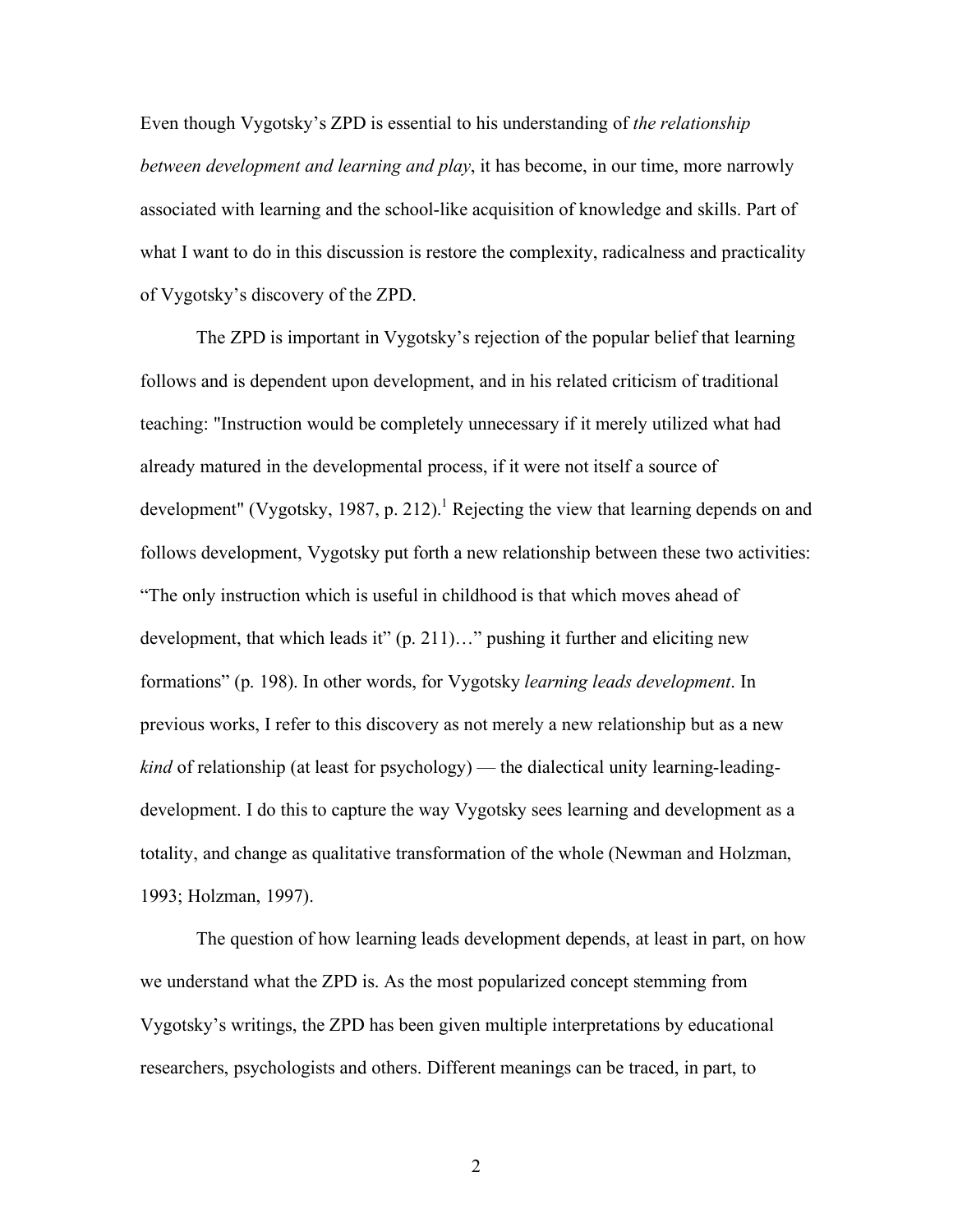different translations of his writings (Glick, 2004) and from the numerous contexts in which Vygotsky wrote about the ZPD. In briefly reviewing some of these contexts, understandings and implications that follow from them, I will bring together Vygotsky's comments from diverse sources and provide the backdrop for the view I am putting forth.

Individual. A common understanding of the ZPD is that it is a characteristic or property of an individual child. This understanding stems from passages like the following:

The psychologist must not limit his analysis to functions that have matured. He must consider those that are in the process of maturing. If he is to fully evaluate the state of the child's development, the psychologist must consider not only the actual level of development but *the zone of proximal development.* (Vygotsky, 1987, pp. 208-9)

To some educational researchers this translates into the ZPD being—or producing—a measure of a child's potential, and they have devised alternative means of measuring and evaluating individual children (for example, Allal and Pelgrims, 2000; Lantolf, 2000; Lidz and Gindis, 2003; Newman, Griffin and Cole, 1989; Tharp and Gallimore, 1988).

Dyadic. In other passages, however, the ZPD plays a key role in Vygotsky's argument that learning and development are fundamentally social and form a unity. Joint activity and collaboration in children's daily life are also implicated, as in the following passage: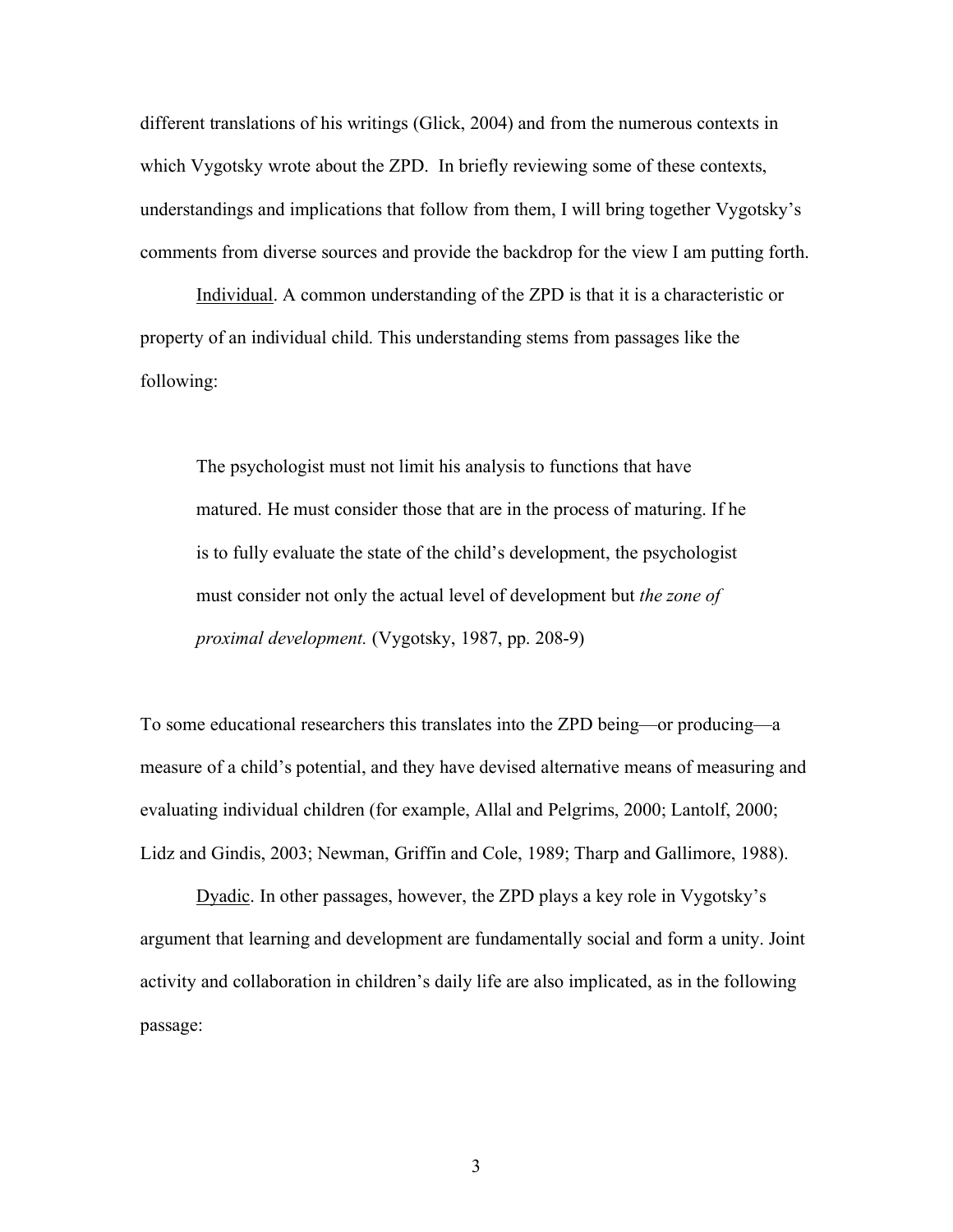What we call the Zone of Proximal Development …is the distance between the actual developmental level as determined by independent problem solving, and the level of potential development as determined through problem solving under guidance or in collaboration with more capable peers. (Vygotsky, 1978, p. 86)

Perhaps it was the phrase "more capable" that led to the conceptualization of the ZPD as a form of aid—termed prosthesis by Shotter, (1989 and Wertsch (1991) and scaffolding by Wood, Bruner and Ross (1976). <sup>2</sup> This conceptualization has become so popular that the typical college textbook equates the ZPD with scaffolding and (incorrectly) attributes both terms to Vygotsky (for example, Berk and Winsler, 1995; MacNaughton and Williams, 1998; Rodgers and Rodgers, 2004). Moreover, despite Vygotsky's mention of "peers" in the passage above, most empirical research with this perspective takes "the aid" to be a single, more capable individual, most often an adult (termed "expert" in contrast to the "novice" child).

In keeping with this dyadic interpretation of the ZPD, it is common for "social level" and "interpsychological" to be reduced to a two-person unit in the following oftquoted passage:

Every function in the child's cultural development appears twice: first on the social level and later, on the individual level; first *between* people *(interpsychological)*, and then *inside* the child *(intrapsychological)*. This applies equally to all voluntary attention, to logical memory, and to the formation of concepts. All the higher mental functions originate as actual relations between people. (Vygotsky, 1978, p. 57)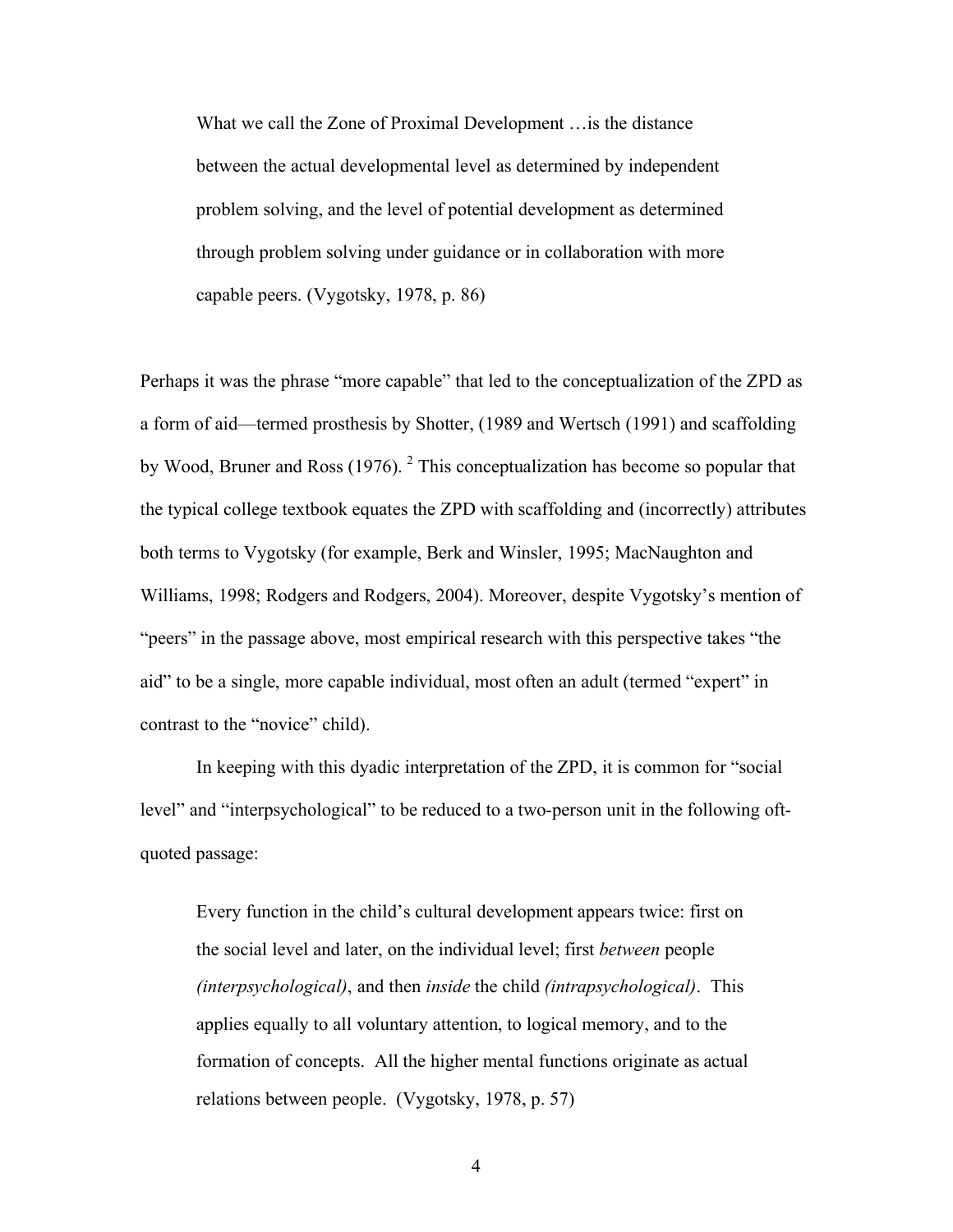Collective. At other times Vygotsky emphasized more clearly that the socialness of learning-leading-development is collective, that the ZPD is not exclusively or even primarily a dyadic relationship, and that what is key to the ZPD is that people are doing something together. For example, "Learning awakens a variety of internal developmental processes that are able to operate only when the child is interacting with people in his environment and in cooperation with his peers" (Vygotsky, 1978, p. 90).

The necessity of collective activity that Vygotsky attributes to the learningdevelopment relationship is at the forefront of his approach to special education. His writings on this subject (collected and published in English as *Fundamentals of Defectology*, 1997) argue that children with abnormalities such as retardation, blindness or deafness can indeed develop. They should not be written off or remediated, nor should these children be segregated and placed in schools with only children like themselves. Vygotsky made the point that qualitative transformation (as opposed to rote learning) is a collective accomplishment - a "collective form of 'working together'" he called it in an essay entitled, "The Collective as a Factor in the Development of the Abnormal Child" (Vygotsky, 2004, p. 202). In this same essay he characterized the social, or interpsychological, level of development (in the quote above, p. 4) as "a function of collective behavior, as a form of cooperation or cooperative activity" (p. 202).

I like that phrase, "a collective form of working together." It seems a good fit with my experience as researcher, teacher and trainer. I read Vygotsky here as saying that the *ZPD is actively and socially created.* This is beyond and perhaps other than the popular conception of the ZPD as an entity existing in psychological-cultural-social space and time. For me, the ZPD is more usefully understood as a process rather than as a spatio-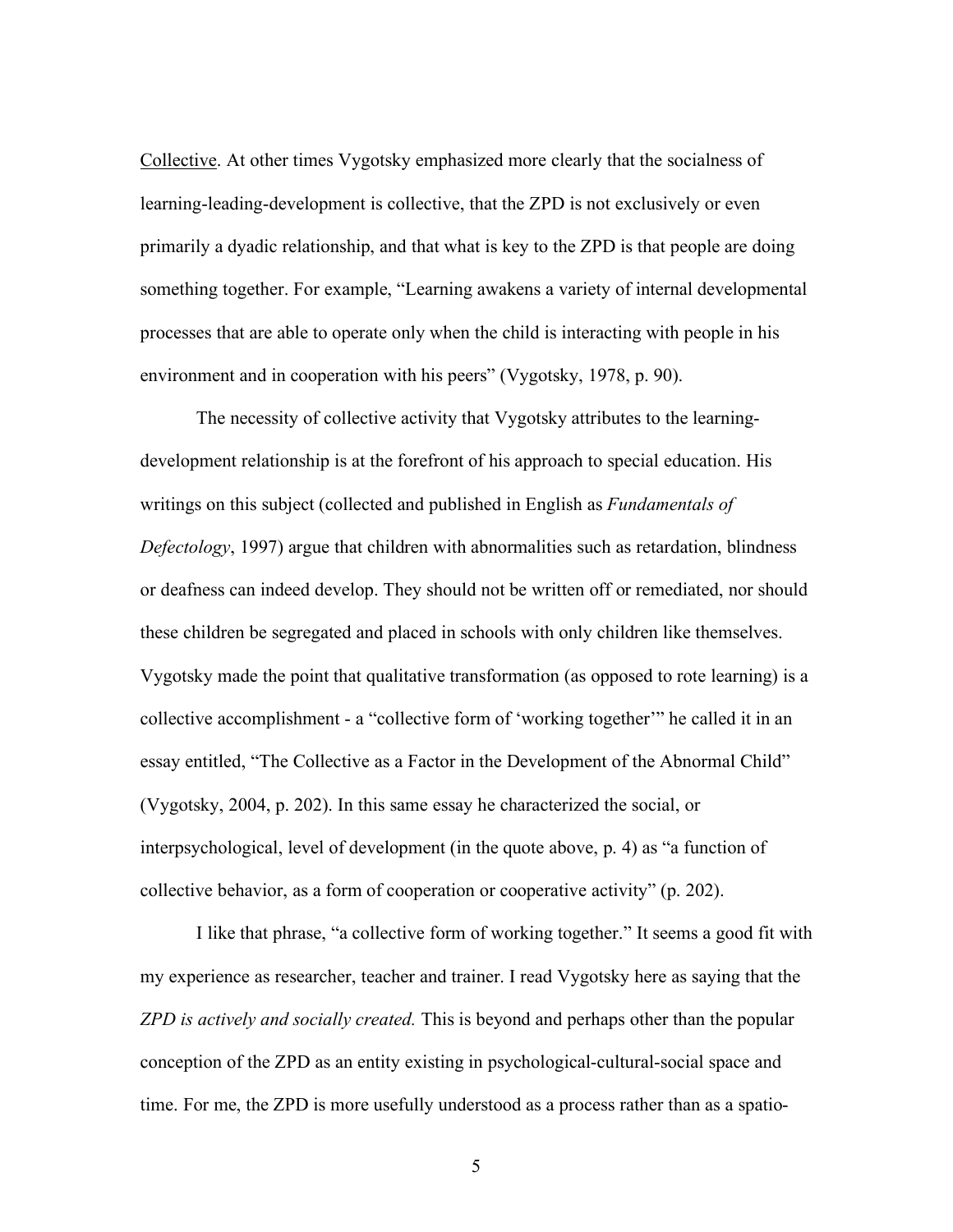temporal entity, and as an activity rather than a zone, space or distance. Furthermore, I offer the *ZPD activity* as the simultaneous creating of the zone (environment) and what is created (learning-leading-development).

# **Creativity**

The concept of ZPD activity provides a new way to understand human development that puts creativity center stage. Not creativity as typically understood, however. For in both everyday and psychological discourse creativity is taken to be an attribute of individuals. Further, creative individuals are understood to produce special things — original, novel, unique, and perhaps extraordinary or extraordinarily significant—relative to others who are "not creative." The kind of creativity I am talking about in relation to ZPD activity is not an attribute of individuals but of social units (e.g., dyads, groups, collectives, and so on), and it is not special or extraordinary, but ordinary and everyday. (Yet, while mundane, it is also magical!).

How do social units create ZPDs? For one thing, we must be capable of doing what we do not know how to do, either individually or collectively. Human beings learn and develop without knowing how or that we know. In other words, *we become epistemologists without employing epistemology*. Vygotsky recognized this seeming paradox of human life, at least in its early childhood version. He understood that developmental activity does not require knowing how, as when he identified "the child's potential to move from what he is able to do to what he is not" (Vygotsky, 1987, p. 212) as the central characteristic and creative activity of learning leading development.

Further, he understood that for young children, knowing how to do a particular thing does not require knowing that they are doing this particular thing. As he put it,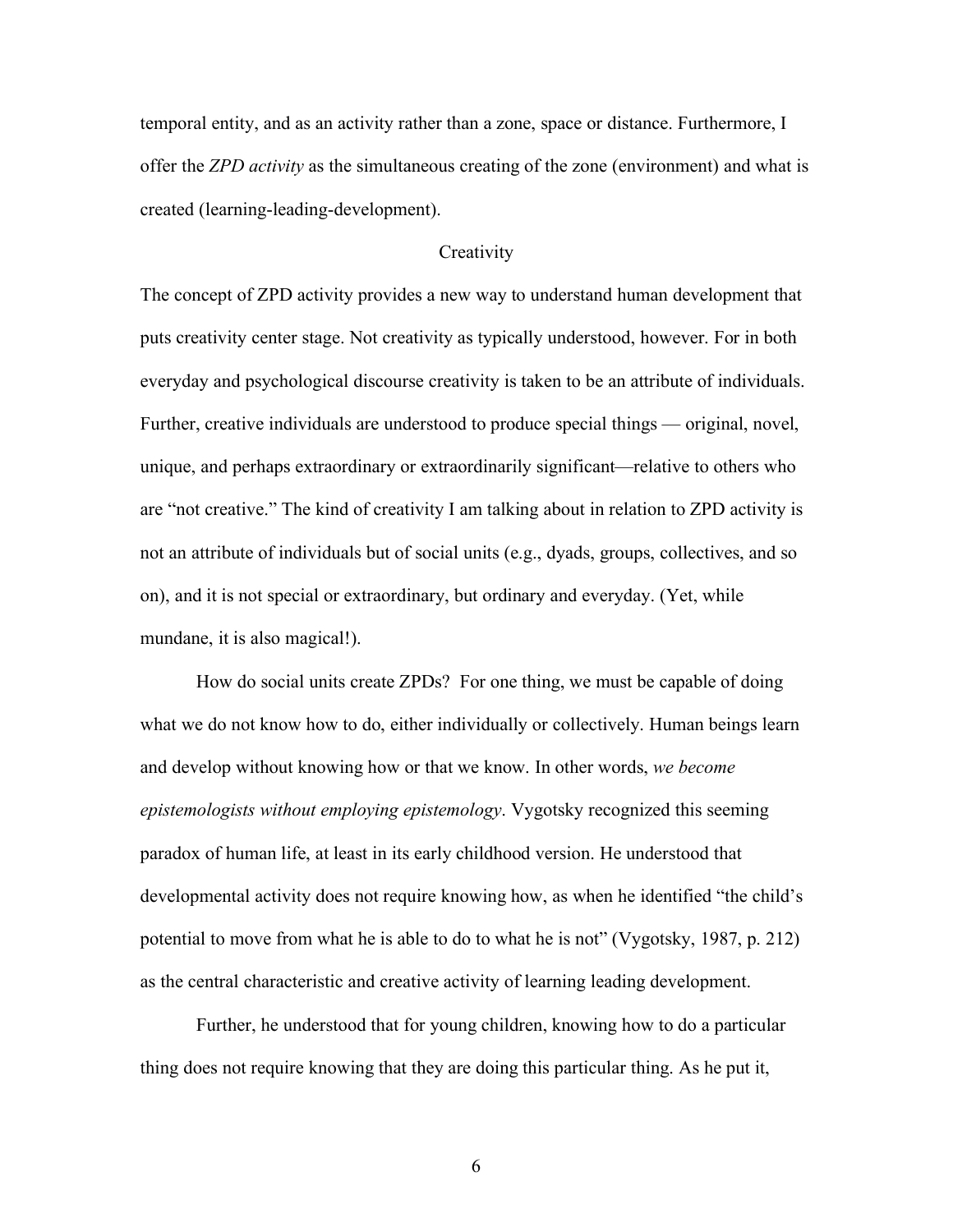"…before a child has acquired grammatical and written language, he knows how to do things but does not know that he knows…. In play a child spontaneously makes use of his ability to separate meaning from an object without knowing that he is doing it, just as he does not know he is speaking in prose but talks without paying attention to the words " (Vygotsky, 1978, p. 99). This thread of Vygotsky's thought has, to my way of thinking, been neglected, not only in the study of early childhood but also in its implications for understanding and fostering development throughout the life span. If children do not need to know, why do the rest of us? (Holzman, 1997; Newman and Holzman, 1997). This question has been debated vigorously by postmodernists, of course, but very little by cultural historical activity theorists—a situation I have tried to remedy (see, for example, Holzman, 2006).

Inspired by Vygotsky's insights on how very young children and children with disabilities go beyond themselves qua selves and participate in ZPD activity (creating environments for learning-leading development and simultaneously learning-leadingdevelopment), my work has been to expand this creative methodology through collaboration with others in building "ZPD-creating-head taller"" therapeutic, educational and organizational practices and simultaneously studying the practices we have built. Development, from this perspective, is the practice of a *methodology of becoming* — in which people shape and reshape their relationships to themselves, each other and to the material and psychological tools and objects of their world.

### Imitation

Thus far, I have suggested that from a developmental and educational perspective it is useful to understand ZPDs as actively created, that the creators are social units rather than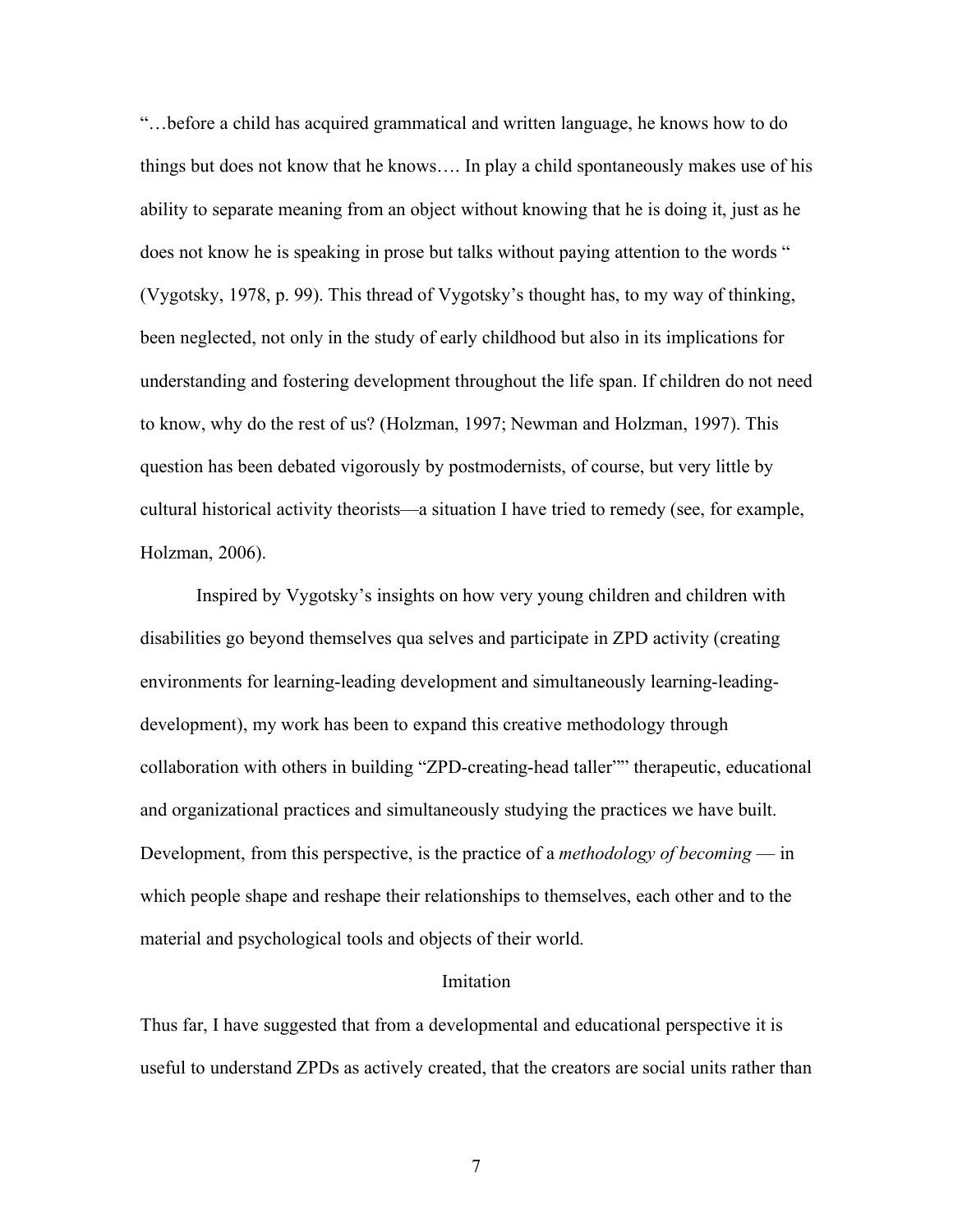individuals, and that the creative ZPD activity is a non-epistemological methodology of becoming. What is this methodology? In other words, what does being a head taller look like?

The answer requires taking a new look at imitation. Along with not knowing, imitation has been overlooked by socio-cultural researchers, in my opinion. And as with not knowing, I suggest that imitation is necessary for creativity in general and for creating ZPDs in particular. In relation to ZPDs, I take my cue from Vygotsky: "A full understanding of the concept of the zone of proximal development must result in a reevaluation of the role of imitation in learning" (1978, p. 87).

As part of his reevaluation, Vygotsky discounted an essentially mechanistic view of imitation that was "rooted in traditional psychology, as well as in everyday consciousness "(Vygotsky, 1987, p. 209). He was also wary of the individualistically biased inferences drawn from such a view, as for example, that "the child can imitate anything" and that "what I can do by imitating says nothing about my own mind" (1987, p. 209). In its stead, Vygotsky posited that imitation is a social-relational activity essential to development: "Development based on collaboration and imitation is the source of all specifically human characteristics of consciousness that develop in a child" (Vygotsky, 1987, p. 210).

Children do not imitate anything and everything as a parrot does, but rather what is "beyond them" developmentally speaking and yet present in their environment and relationships. In other words, imitation is fundamentally creative, by which I mean that it helps to create the ZPD. The kind of language play that typifies conversations between very young children and their caregivers can perhaps provide clarity on this point. Here is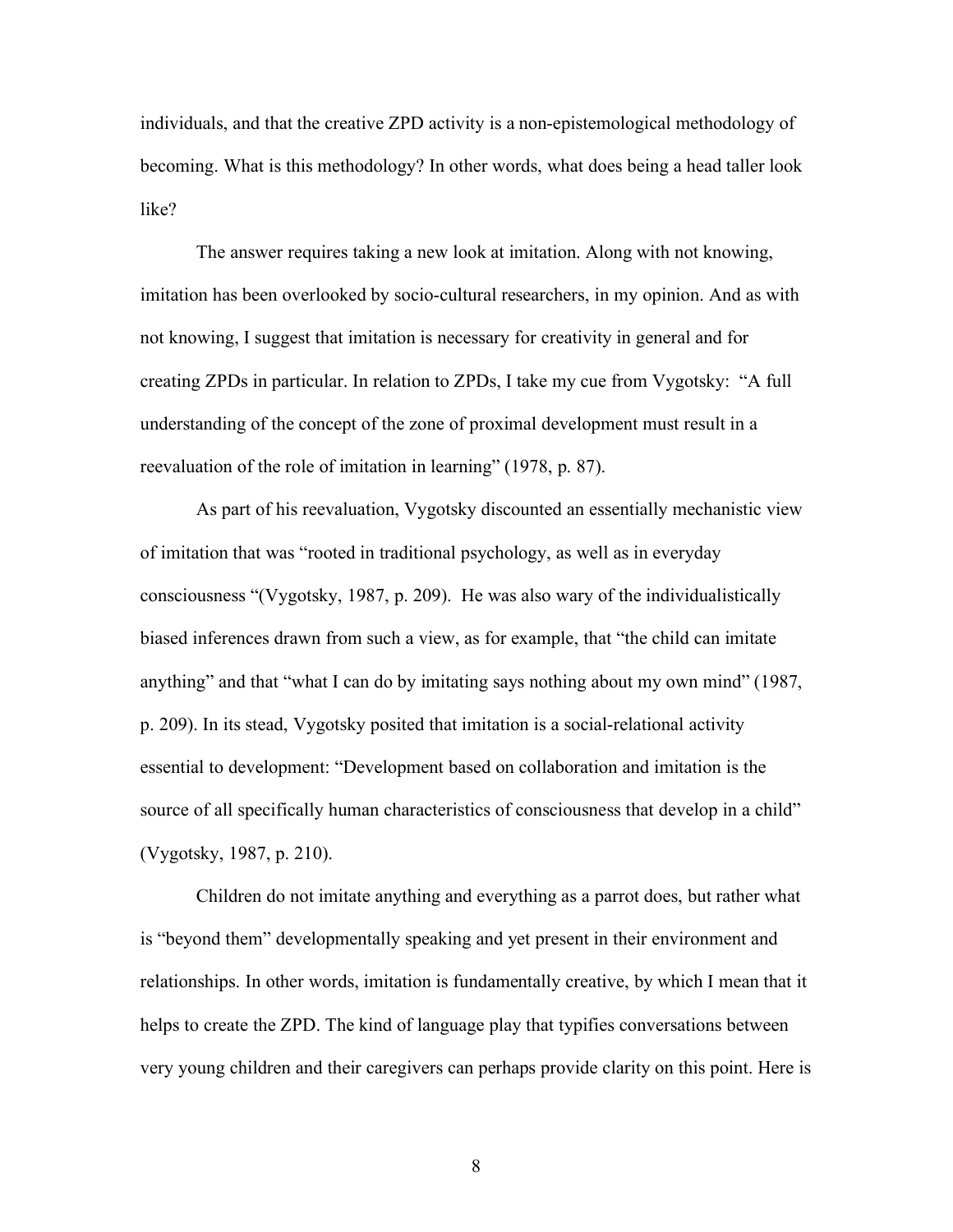one of Vygotsky's many descriptions of early childhood language development. It is a difficult passage, one that I have to re-discover the meaning of each time I read it.

We have a child who has only just begun to speak and he pronounces single words… But is fully developed speech, which the child is only able to master at the end of this period of development, already present in the child's environment? It is, indeed. The child speaks in one word phrases, but his mother talks to him in language which is already grammatically and syntactically formed and which has a large vocabulary**…** Let us agree to call this developed form, which is supposed to make its appearance at the end of the child's development, the final or ideal form And let us call the child's form of speech the primary or rudimentary form. The greatest characteristic feature of child development is that this development is achieved under particular conditions of interaction with the environment, where this ...form which is going to appear only at the end of the process of development is not only already there in the environment … but actually interacts and exerts a real influence on the primary form, on the first steps of the child's development. *Something which is only supposed to take shape at the very end of development, somehow influences the very first steps in this development.* (Vygotsky, 1994, p. 348)

Both developed and rudimentary language are present in the environment, Vygotsky tells us. In that case, what is environment? If both forms of language are present, then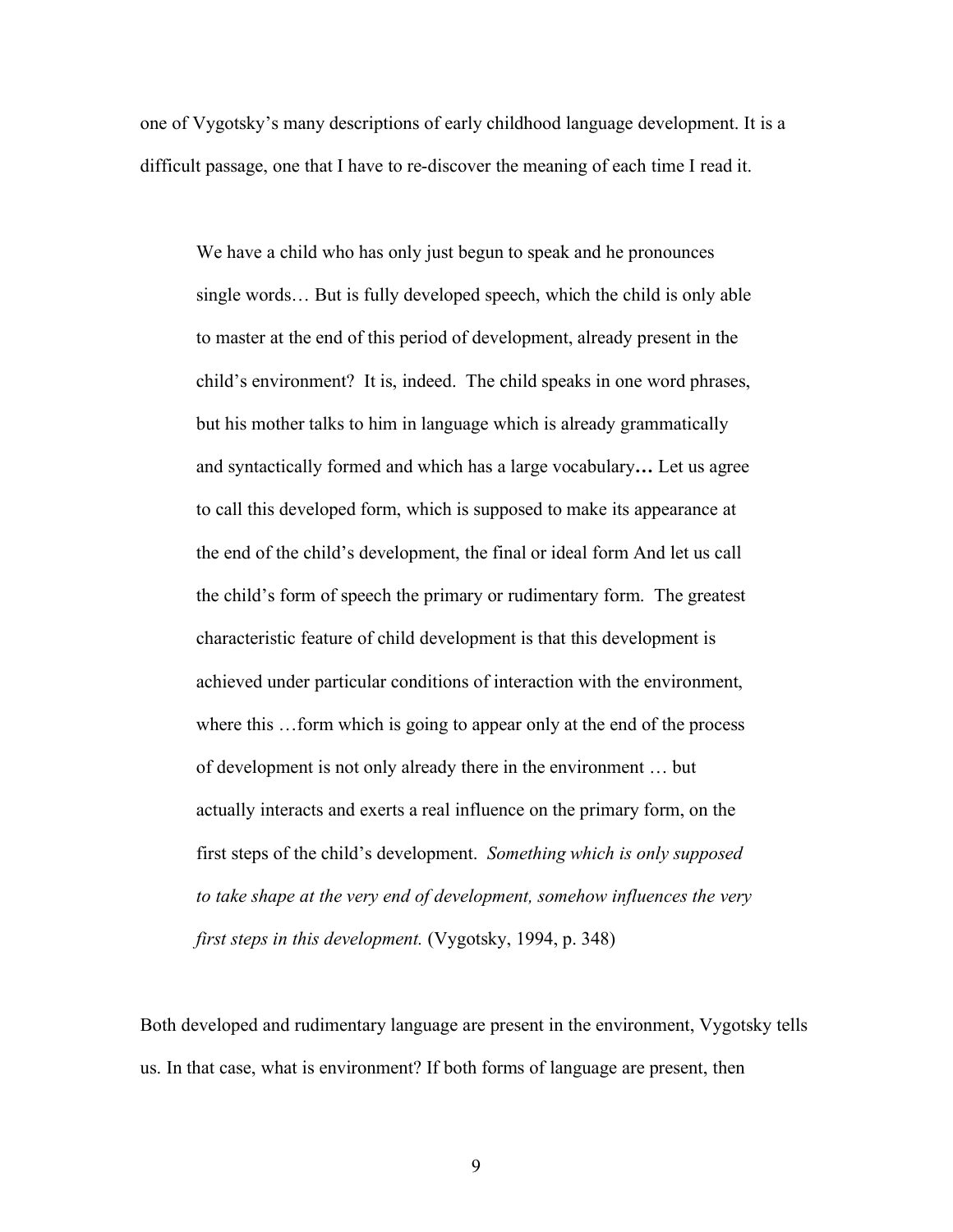environment cannot be something fixed in space and time, nor separate from child and mother. Rather, it seems that environment must be both what is—the specific sociocultural-historical conditions in which child and mother are located—and what is coming into existence—the changed environment being created by their language activity. In other words, this environment is as much activity as it is context. In their speaking together, very young children and their caregivers are continuously reshaping the "rudimentary" and "developed" forms of language. It is this activity, I suggest, that is and creates the ZPD—and through which the child develops as a speaker, meaning maker and language user.

# Completion

Along with imitation there is another activity taking place in the creating of the languagelearning ZPD—completion. This idea is based in Vygotsky's understanding of the relationship between thinking and speaking, in which he challenged the expressionist view of language (that our language expresses our thoughts and feelings). Speaking, he said, is not the outward expression of thinking, but part of a unified, transformative process. Two passages from *Thinking and Speech* are especially clear in characterizing his alternative understanding:

The relationship of thought to word is not a thing but a process, a movement from thought to word and from word to thought ... Thought is not expressed but completed in the word. We can, therefore, speak of the establishment (i.e., the unity of being and nonbeing) of thought in the word. Any thought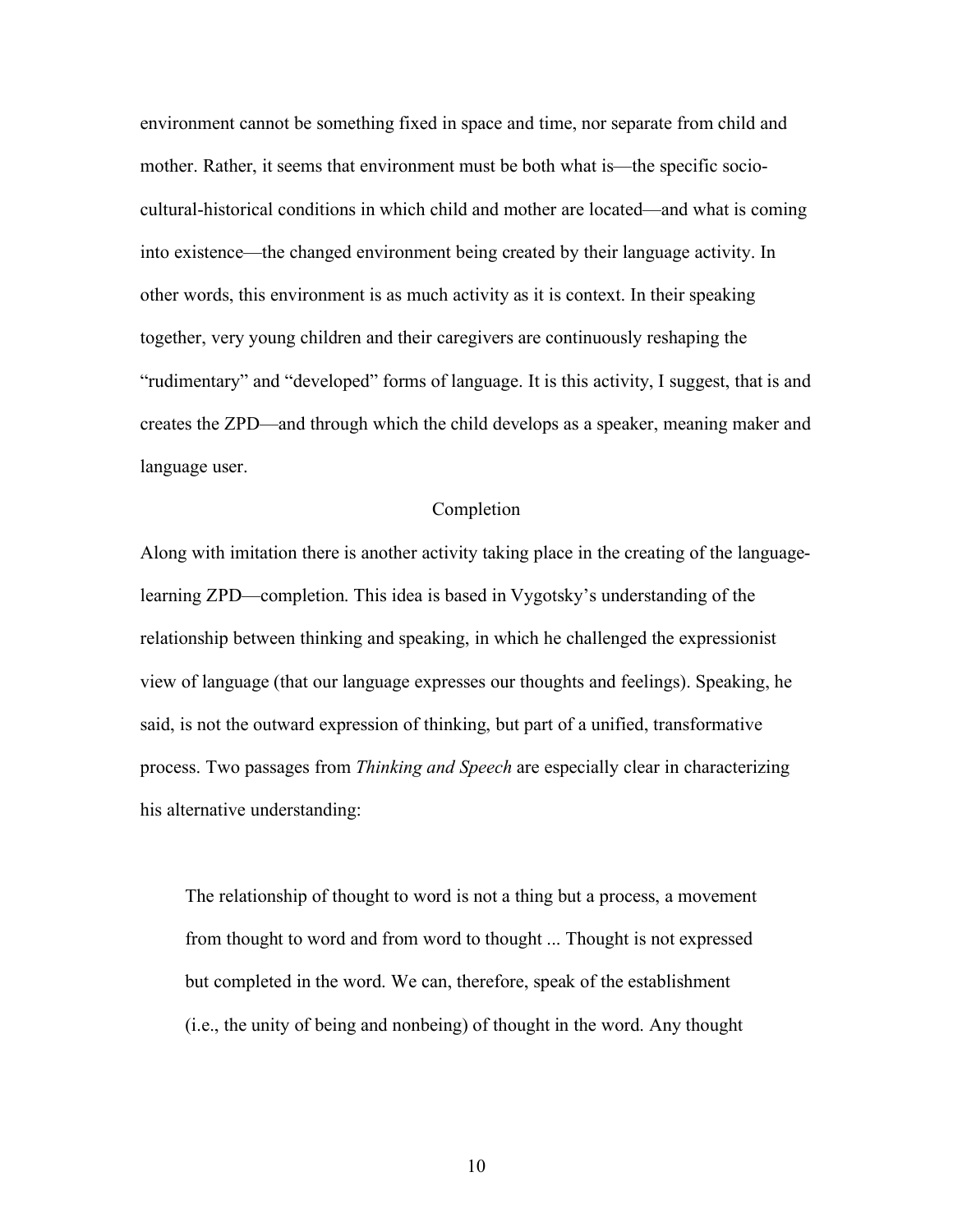strives to unify, to establish a relationship between one thing and another. Any thought has movement. It unfolds. (Vygotsky, 1987, p. 250)

The structure of speech is not simply the mirror image of the structure of thought. It cannot, therefore, be placed on thought like clothes off a rack. Speech does not merely serve as the expression of developed thought. Thought is restructured as it is transformed into speech. It is not expressed but completed in the word. (Vygotsky, 1987, p.251)

Instead of positing a separation into two realms—the private one of thinking and the social one of speaking—there is just one: speaking/thinking, a dialectical unity in which speaking *completes* thinking. Vygotsky was delineating the thinking-speaking process for individuals, but his conceptualization can be expanded in the following way. If speaking is the completing of thinking, if the process is continuously creative in socio-cultural space, then the "completer" does not have to be the one who is doing the thinking. Others can complete for us (Newman and Holzman, 1993; Holzman, 2009). Think about it. Would children be able to engage in language play/conversation before they knew language if thinking/speaking were not a continuously socially completive activity in which others were completing for them?

The ongoing activity of completion can be seen in the conversations that very young children and their speaking caregivers create, as in caregivers' typical responses to the single words and phrases of toddlers (e.g., Child: "Cookie!" Adult: Want a cookie? [getting cookie and giving it to child] Child: "Mama cookie." Adult: "Yes, Mommy's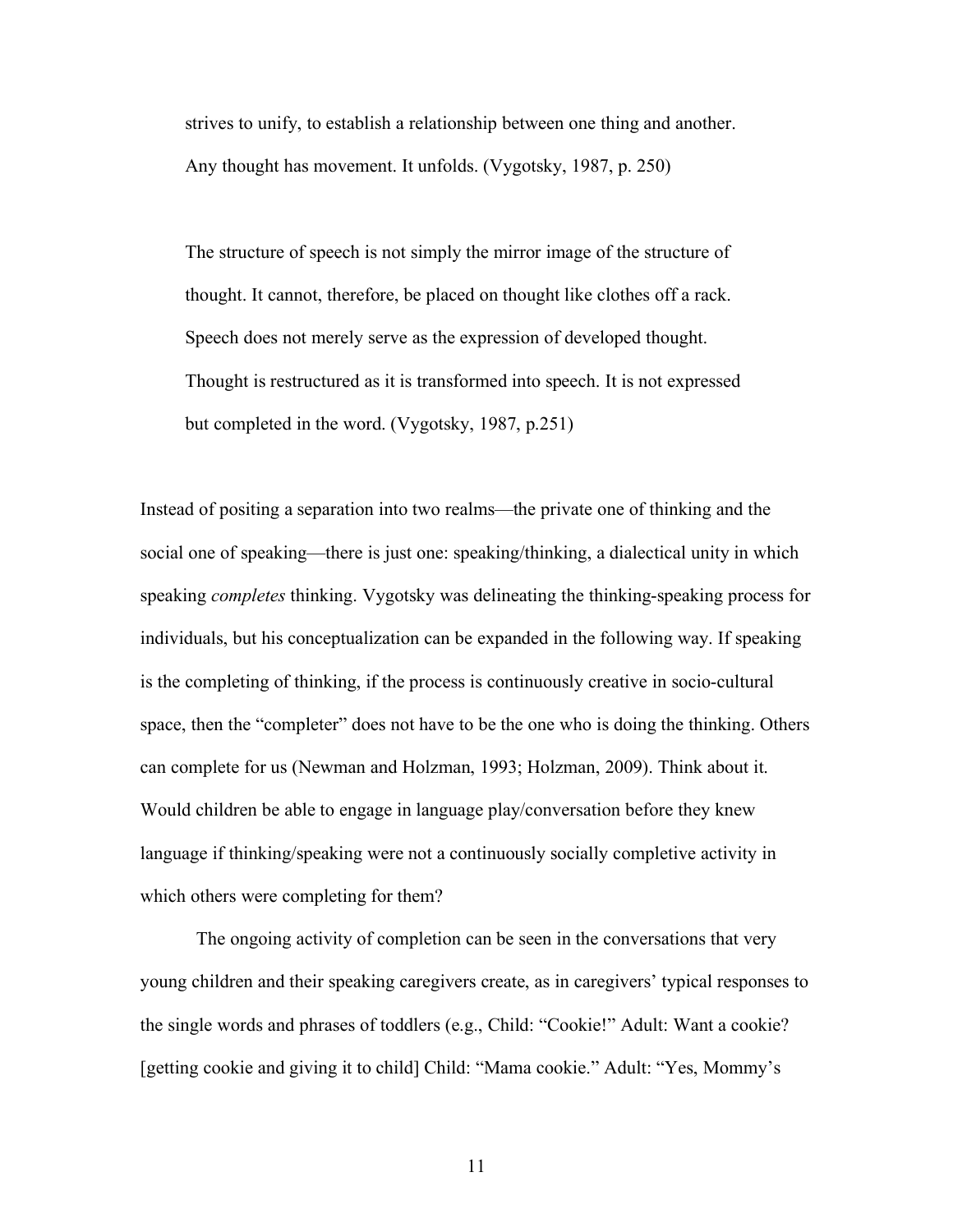giving you a cookie."). Like the child's imitations, completion is also a dominant activity of creating the language-learning ZPD.<sup>3</sup> Together, imitation and completion comprise much of the language play that transforms the total environment, a process out of which a new speaker emerges.

The current culture too often loses sight of what I have presented—not its detail but its general common sense notions. Children do not learn language nor are they taught language in the structured, systematic, cognitive, acquisitional and transmittal sense typical of later institutionalized learning and teaching. They develop as speakers, language makers and language users as an inseparable part of joining and transforming the social life of their family, community and culture. When babies begin to babble they are speaking before they know how to speak or that they speak, by virtue of the speakers around them accepting them into the community of speakers and creating conversation with them. Mothers, fathers, grandparents, siblings and others do not have a curriculum, give them a grammar book and dictionary to study, nor remain silent around them. Rather, they relate to infants and babies as capable of doing things that are beyond them. They relate to them as fellow speakers, feelers, thinkers and makers of meaning—in other words, as fellow creators. This is what makes it possible for very young children to be as though a head taller.

#### Play

It is time to return to play, the activity to which Vygotsky attributed the "head taller" experience. His writing on play concerned young children's free play of fantasy and pretense, and the more structured and rule-governed playing of games that becomes frequent in later childhood.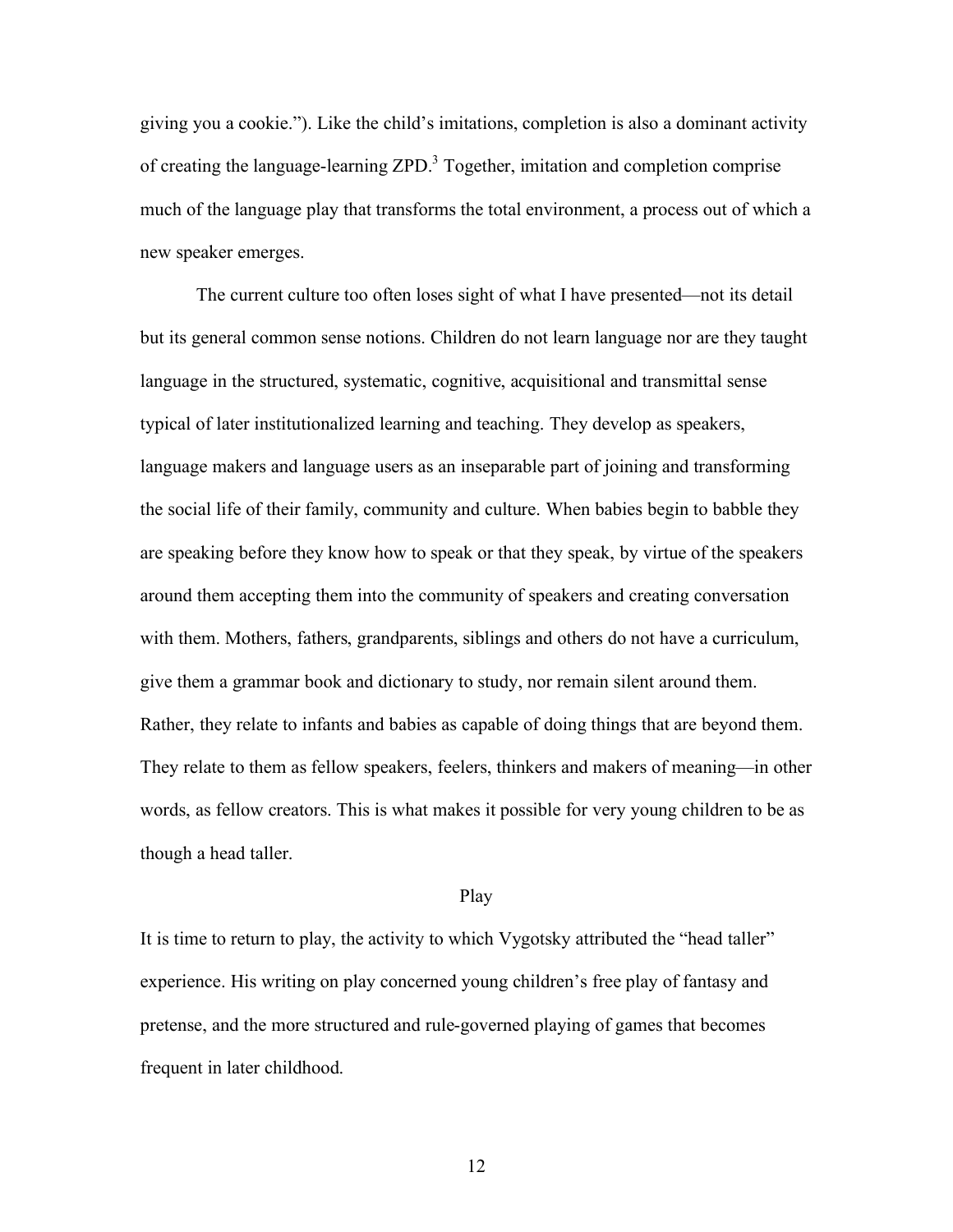All play, Vygotsky believed, creates an imaginary situation and all imaginary situations contain rules. It is the relationship between the two that changes with different kinds of play. In the game play of later childhood, rules are overt, often formulated in advance, and dominate over the imaginary situation. The elements of pretend are very much in the background and rules are instrumentally necessary to the playing (Vygotsky, 1978). Think of basketball, video games, and board games.

In the earlier play of very young children—the rich meaning–making environment of free and pretend play—the imaginary situation dominates over rules. The rules don't even exist until the playing begins, because they come into existence at the same time and through the creation of the imaginary situation. In Vygotsky's words, they are "not rules that are formulated in advance and that change during the course of the game but ones that stem from an imaginary situation" (1978, p. 95). That is, they are rules created *in the activity of playing*.

When a young child takes a pencil and makes horse-like movements with it, in creating this imaginary situation s/he is simultaneously creating the "rules" (keep jumping, make whinnying sounds, don't write on the paper) of the play. When children are playing Mommy and baby, the new meaning that the imaginary situation creates also creates the "rules" of the play (for example, how Mommy and baby relate to each other "in character"). In these examples, at the same time as new meaning is being created with pencil, self and peer, the "old" meanings of horse, pencil, Mommy and baby are suspended from these objects and people. Both the old and the new meanings are present in the environment. This is analogous to creating language-learning ZPDs just discussed, in which environment is both the specific socio-cultural-historical conditions under which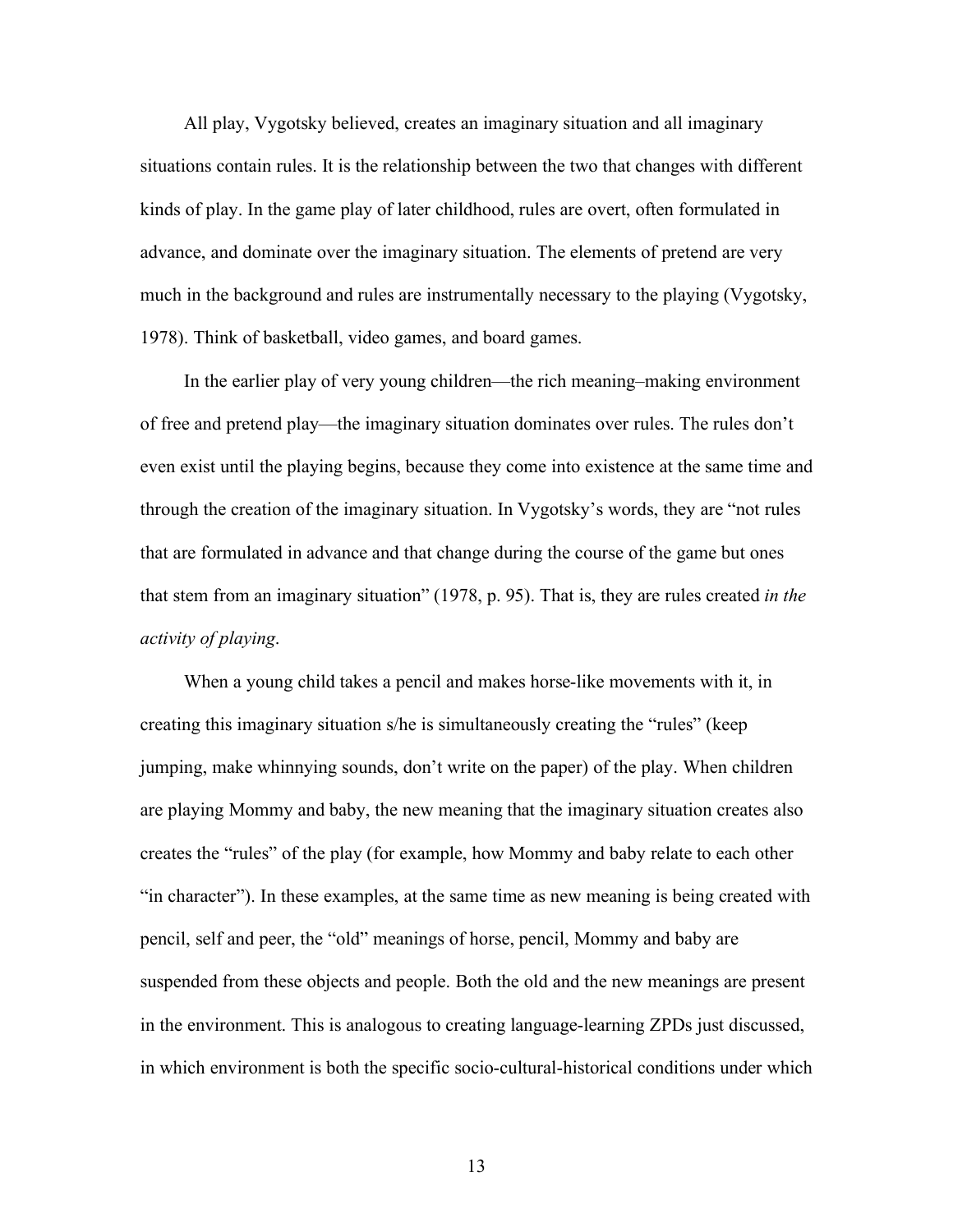children play, and the changed environment being created by their play activity. Here, as in that case, environment is as much activity as it is context.

It is these elements of free or pretend play that, for Vygotsky, distinguish the play ZPD from that of learning-instruction ZPD:

Though the play-development relationship can be compared to the instruction-development relationship, play provides a much wider background for changes in needs and consciousness. Action in the imaginative sphere, in an imaginary situation, the creation of voluntary intentions, and the formation of real-life plans and volitional motives - all appear in play and make it the highest level of preschool development. (Vygotsky, 1978, pp. 102-3).

In making this distinction, to my way of thinking Vygotsky makes too sharp a break between playing and learning-instruction. Can't play be the highest level of preschool development and still be developmentally important cross the life span? I think so. I think that Vygotsky overlooked some continuity between the two ZPDs, in part because he was so concerned with learning in formalized school contexts. This continuity, which I have come to believe have significance for later childhood and beyond, relates to the characteristics of creativity in ZPD activity that I have been discussing.

# Learning Playfully Outside of School

It is a feature of our western culture (and most other cultures) that we relate to very young children as creative. I mean that both in the sense of creativity I have introduced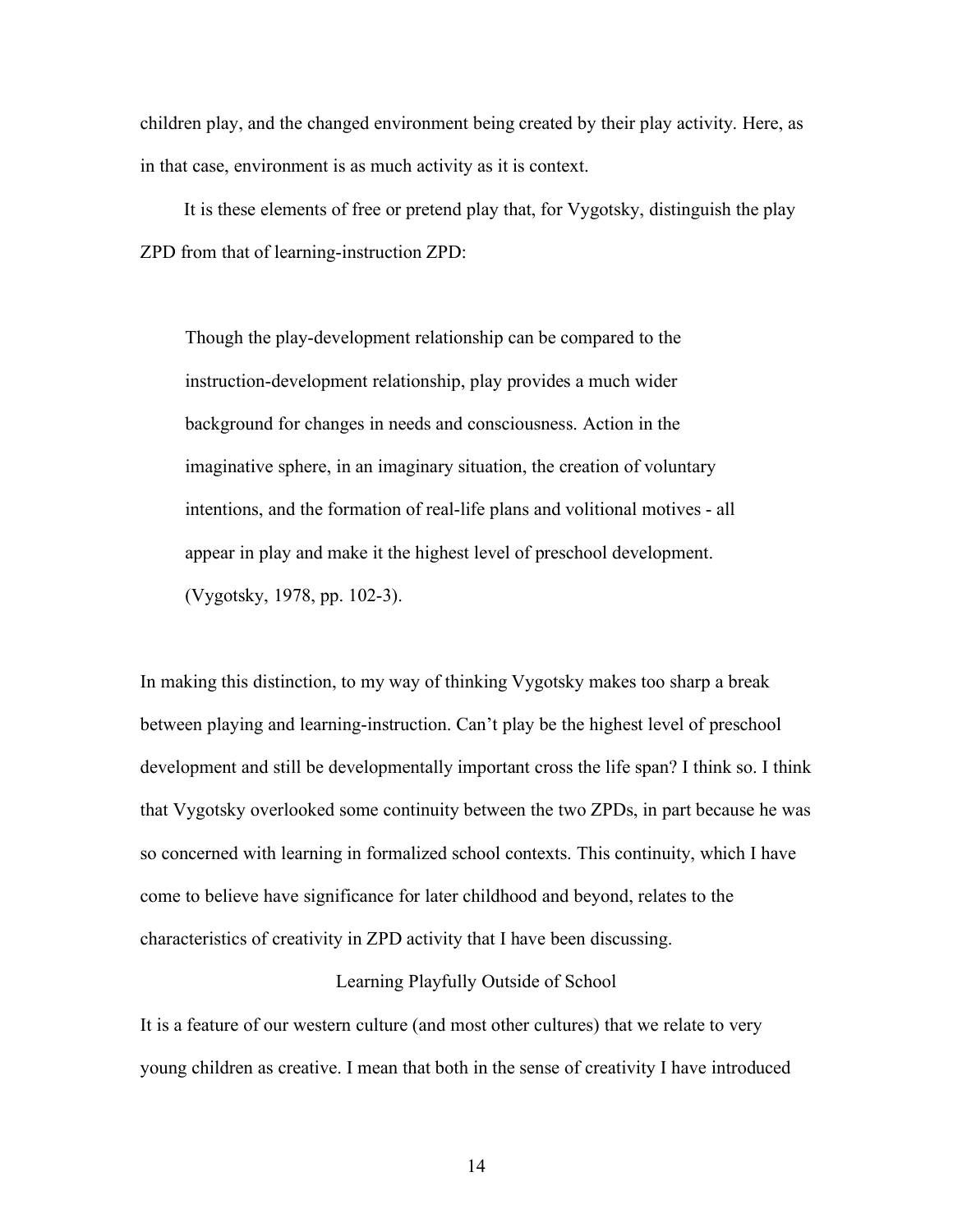here —their participation in creating ZPDs—and in the more conventional sense of appreciating their individual products (scribbles, phrases, songs, dances, and so on). And we gradually stop doing so as they get older. We bifurcate learning and playing, trivializing play in the process, and have created institutionalized structures to maintain that bifurcation and trivialization. We introduce the concept of work. In nearly all schools the elements of ZPD-creating—freedom from knowing, creative imitation, and completion— are absent.

We also relate to the imitative activity of very young children as creative in both the mundane and the appreciative senses. And we gradually stop doing that as they get older. Imitating becomes copying. What once gave delight is to be avoided. A child of three or four years is likely to be told she is clever or smart (or at least cute) for creatively imitating. In nearly all schools, a child of seven or eight is likely to be told she is cheating and shouldn't copy.

In the extreme, schooling transforms not knowing into a deficit; creative imitation into individualized accomplishments, rote learning and testing; and completion into correction and competition.

This is the current situation. This is what schools do and don't do. I am as concerned as the next person about it, but I am equally concerned with bringing outside of school learning to the forefront of dialogue and debate among educators, researchers, policy makers and the public. This is because that is where creativity still lives. Putting on a play or concert and playing basketball as a team require the members to create a collective form of working together. Unfortunately, doing well in school does not. My reading of the literature on outside of school programs, along with my own intervention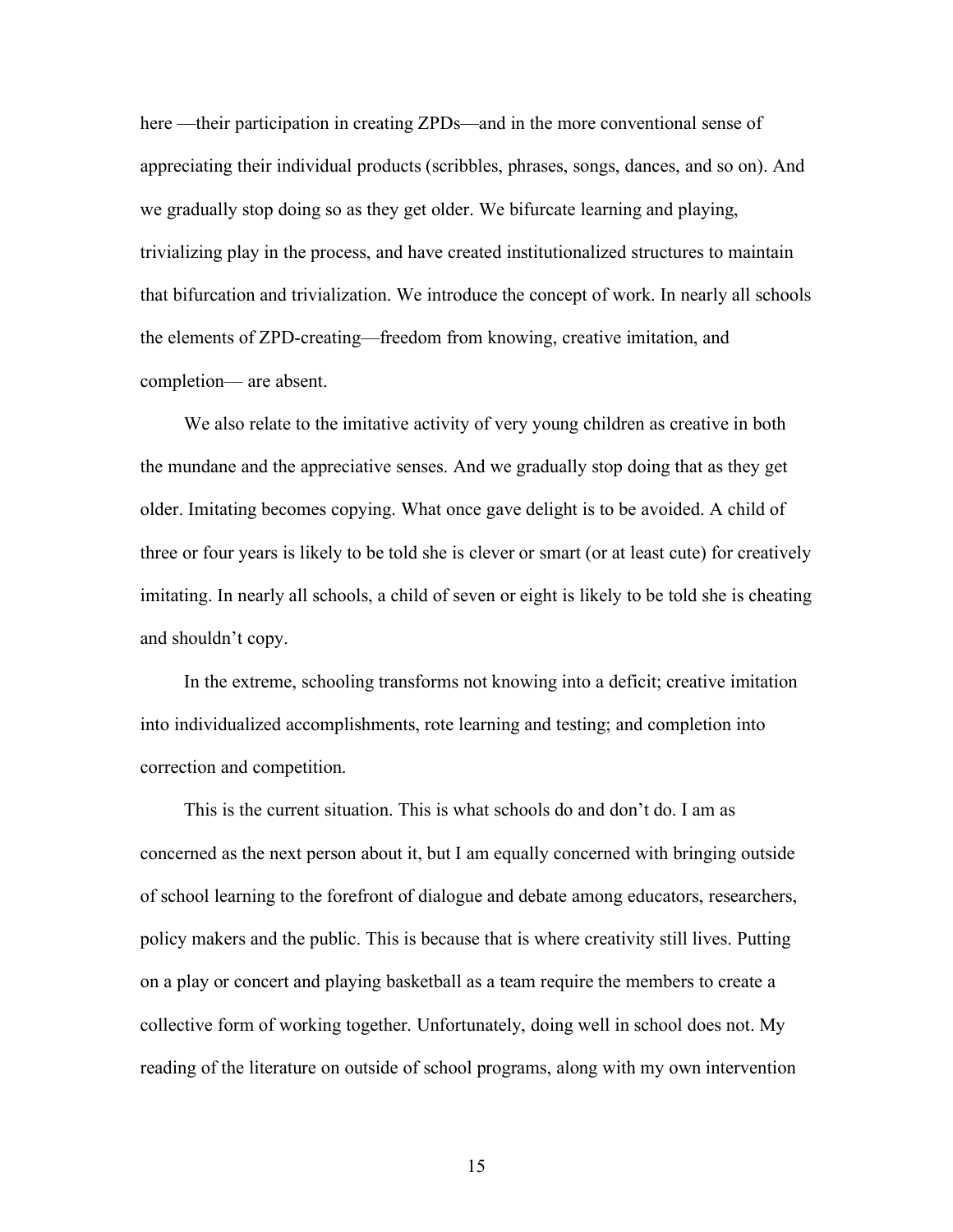research, shows that outside of school programs (in particular, those involving the arts or sports) are more often than not learning-leading-development environments, methodologically analogous to early childhood ZPDs in a manner appropriate to schoolaged children and adolescents.<sup>4</sup> Whether deliberately or not, they continue to relate to young people as creative, in both mundane and appreciative senses.

These kinds of cultural outside of school programs share important features, most notably, those that foster activities that create ZPDs: freedom from knowing and socially imitative and completive activity. First, kids come to them to learn how to do something they do not know how to do. Maybe they want to perform in a play, make music videos, play the flute, dance, or play basketball. They bring with them some expectation that they *will* learn. They are related to by skilled outside of school instructors, often practitioners themselves, as capable of learning, regardless of how much they know coming in to the program. Thus, while there are of course differences in skills and experience that young people bring to outside of school programs, the playing field is more level than in school. Really good programs, in fact, use such heterogeneity for everyone's advantage (Gordon, Bowman, and Mejia, 2003; Holzman, 2006, 2009).

Second, in these programs it's OK to imitate and complete. In fact, it's essential. The presumption is that how one becomes an actor, music producer, musician, dancer and athlete is by doing what others do and building on it. From the fundamentals through advanced techniques and forms, creatively imitating instructors and peers — and being completed by them— is what is expected and reinforced.

I have come to view outside of school programs that have these features as learning environments created by, and allowing for, *learning playfully*. They are, in this sense, a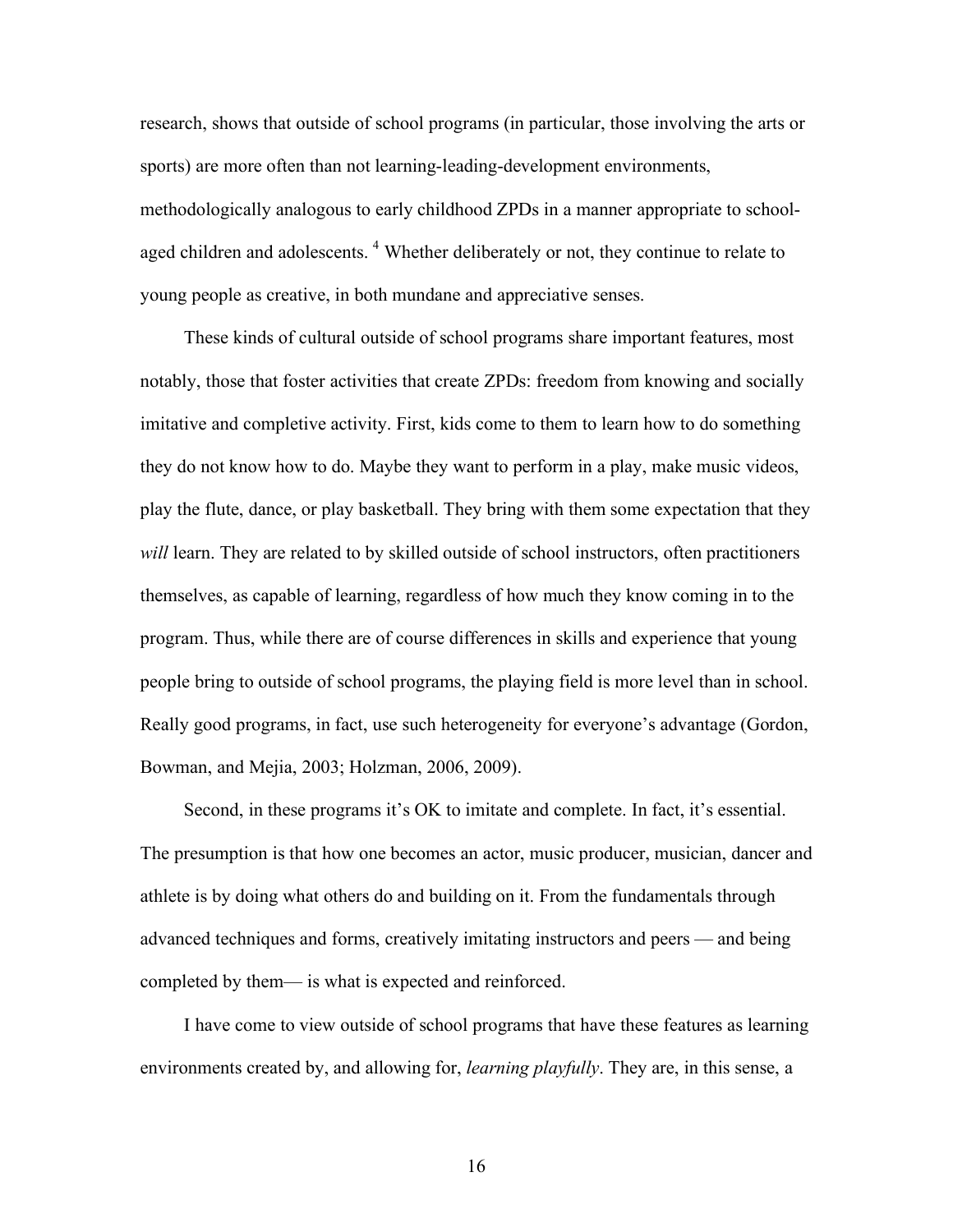synthesis of Vygotsky's ZPDs of learning-instruction and of play, not as spatio-temporal zones but as mundane creative activity. For, as in the free or pretend play of early childhood, the players (both students and instructors) are more directly the producers of their environment-activity, in charge of generating and coordinating the perceptual, cognitive and emotional elements of their learning and playing. Most psychologists and educators value play for how it facilitates the learning of social roles, with socio-cultural researchers taking play to be an instrumental tool that mediates between the individual and the culture and, thereby, a particular culture is appropriated (as in the work of Nicolopoulou and Cole, 1993; Rogoff, 1990; Rogoff and Lave, 1984; Wertsch, 1985). Through acting out roles (play-acting), children try out the roles they will soon take on in "real life." I am sympathetic to this understanding and yet I think there is more that play contributes to development than this. Being a head taller is an ensemble performance, not "an act." After all, we don't say the babbling baby is acting out a role.

I see play as both appropriating culture and creating culture, a performing of who we are becoming (Newman and Holzman, 1993; Holzman, 1997, 2009). I see creative imitation as a type of performance. When they are playing with language very young children are simultaneously performing - *becoming* - themselves. In the theatrical sense of the word, performing is a way of taking "who we are" and creating something new - in this case a newly emerging speaker, on the stage a newly emerging character, in an outside of school program a skilled dancer or athlete - through incorporating "the other."

In his essay on the development of personality and world view in children, Vygotsky wrote that the preschool child "can be somebody else just as easily as he can be himself" (Vygotsky, 1997, p. 249). Vygotsky attributed this to the child's lack of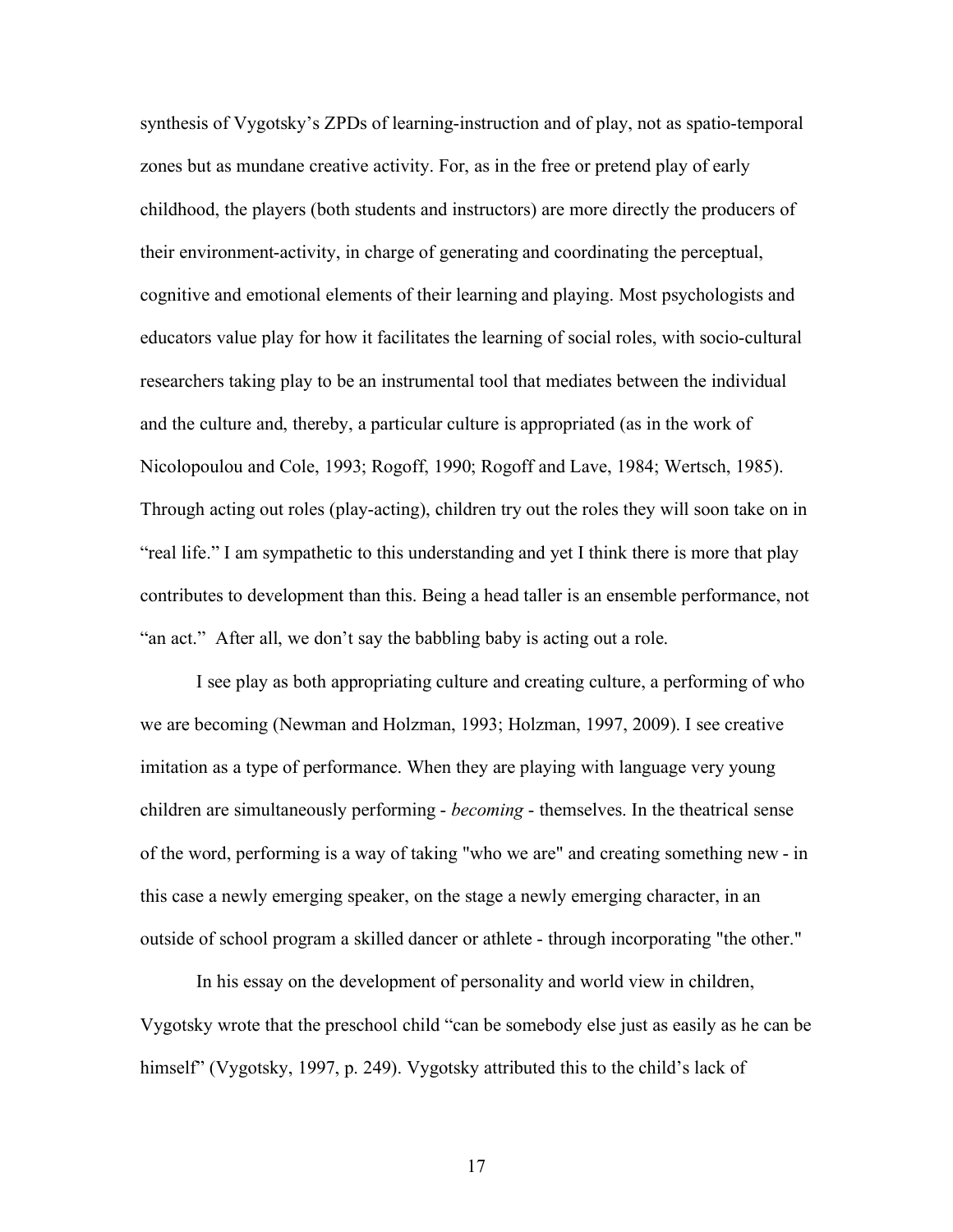recognition that s/he is an "I" and went on to discuss how personality and play transform through later childhood. I take Vygotsky to be saying that performing as someone else is an essential source of development, at the time of life before "I."

Early childhood is the time before "I" and the time before "I know." We can never completely replicate the type of lived activity out of which learning-leadingdevelopment occurs and "I" and "I know" are created. Nor should we want to. But outside of school programs, to the extent that they are spaces and stages for creativity (mundane and otherwise), appear to support young people's learning-leadingdevelopment through revitalizing play and performance. Such programs are precisely the kind of support schools need, for as long as schools continue to discourage creativity.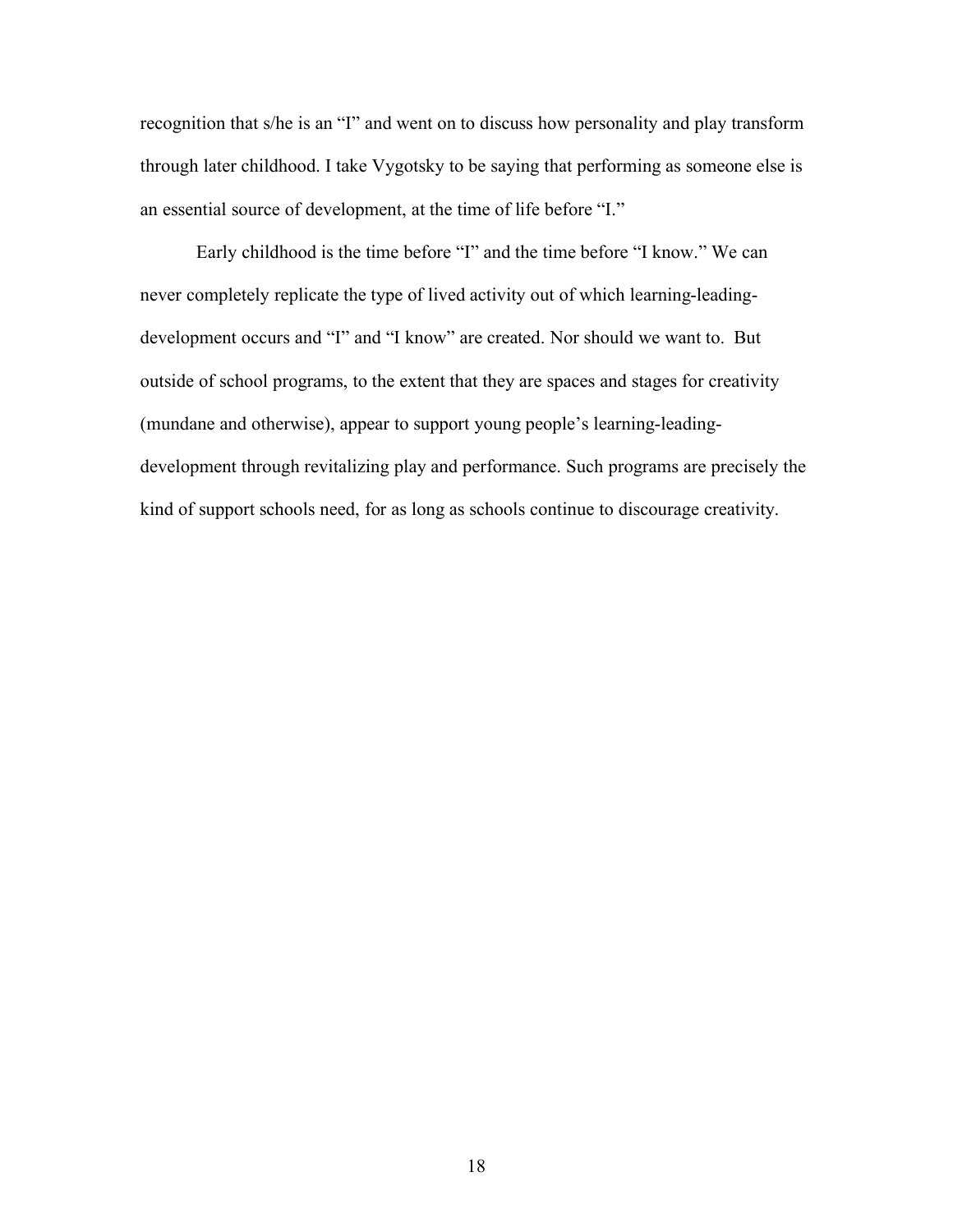### References

- Allal, L. and Pelgrims, A. (2000). Assessment of or in the zone of proximal development. *Learning and Instruction, 10,2,* 137-152.
- Arts Education Partnership (1999). *Champions of change: The impact of the arts on Learning.* Washington, DC: Arts Education Partnership.
- Berk, L. E. and Winsler, A. (1995). *Scaffolding children's learning: Vygotsky and early childhood education.* Washington, DC: National Association for the Education of Young Children.
- Carnegie Council on Adolescent Development (1992). *A matter of time: Risk and opportunity in the nonschool hours.* Carnegie Council Monograph. http://www.carnegie.org/ccadpubs.htm, accessed December, 2007.
- Childress, H. (1998). Seventeen reasons why football is better than high school. *Phi Delta Kappan. (79) 8*, 616-620.
- Glick J. (2004). The history of the development of higher mental function. In R.W. Rieber and D. K. Robinson (Eds.), *The essential Vygotsky*. NY: Kluwer Academic/Plenum Publishers.
- Gordon, E. W., Bowman, C.B. and Mejia, B. X. (2003). *Changing the script for youth development: An evaluation of the All Stars Talent Show Network and the Joseph A. Forgione Development School for Youth.* Institute for Urban and Minority Education, Teachers College, Columbia University.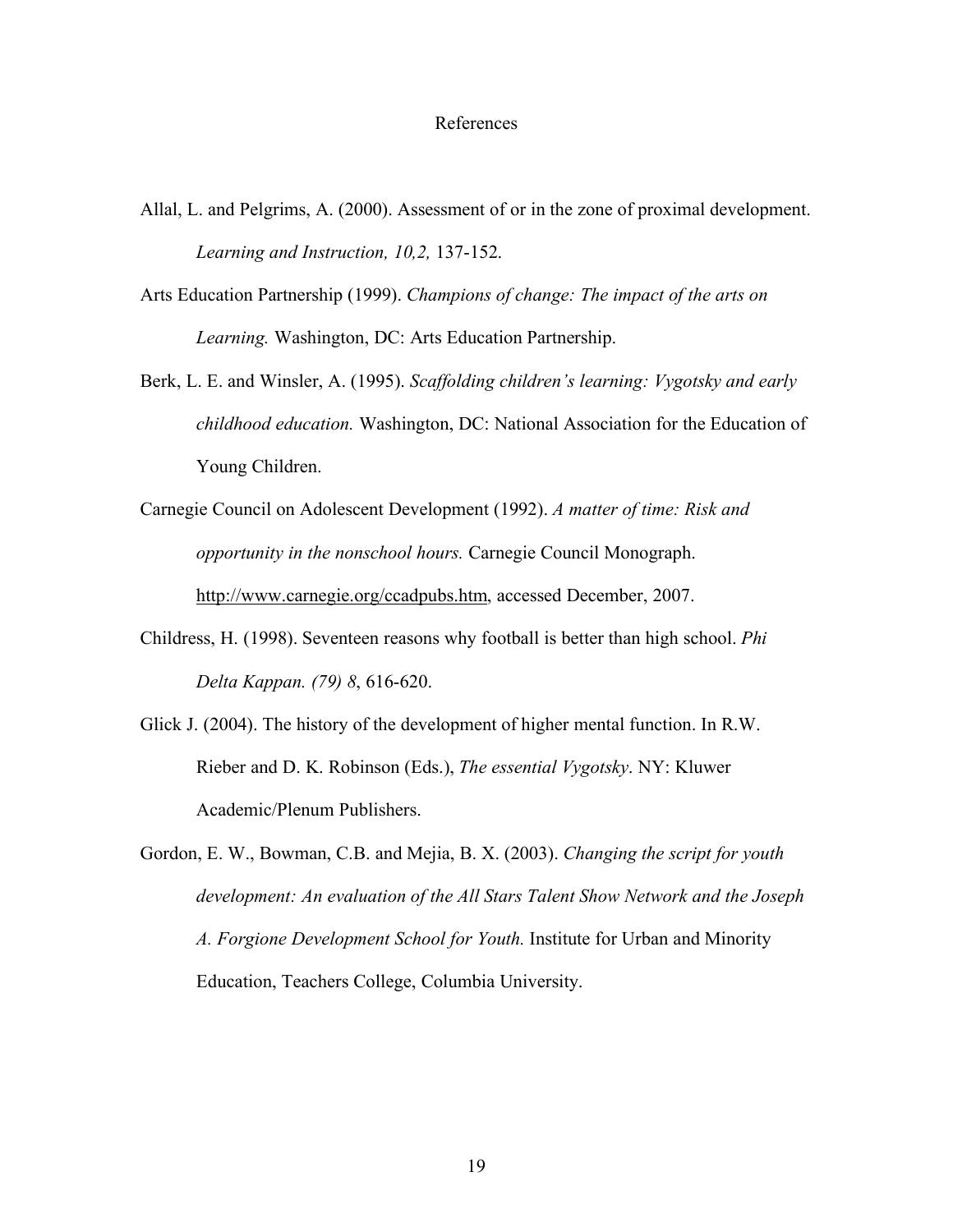- Gordon, E.W., Bridglall, B.L. and Meroe, A.S. (2005). *Supplementary education: The hidden curriculum of high academic achievement*. Latham MD: Rowan and Littlefield.
- Heath, S. B. (2000). Making learning work. *Afterschool Matters: Dialogues in Philosophy, Practice and Evaluation, 1(1),* 33-45.
- Heath, S. B., Soep, E. and Roach, A. (1998). Living the arts through language and learning: A report on community-based youth organizations. *Americans for the Arts Monographs* 2.7:1-20.
- Holzman, L. (1997). *Schools for growth: Radical alternatives to current educational models*. Mahwah NJ: Erlbaum.
- Holzman, L. (2002). *Young people learn by studying themselves: The All Stars Talent Show in action.* NY: East Side Institute for Short Term Psychotherapy. DVD.
- Holzman, L. (2006). Activating postmodernism. *Theory & Psychology*, *16(1)*, 109-123.
- Holzman, L. (2009). *Vygotsky at work and play*. Routledge: New York and London.
- Lantoff, J. P. (Ed.) (2000). *Sociocultural theory and second language learning.* Oxford: Oxford University Press.
- Lidz, C.S. and Gindis, B. ( 2003). Dynamic assessment of the evolving cognitive functions in children. In A. Kozulin, B. Gindis, V.S. Ageyev, and S.M. Miller) (Eds.), *Vygotsky's Educational Theory In Cultural Context*, (pp. 99-116). New York: Cambridge University Press.
- MacNaughton, G. and Williams, G. (1998). *Techniques for teaching young children: Choices in theory and practice.* French Forests, Australia: Longman.

Mahoney, J.L., Larson, R.W. and Eccles, J.S. (2005). (Eds.), *Organized activities as*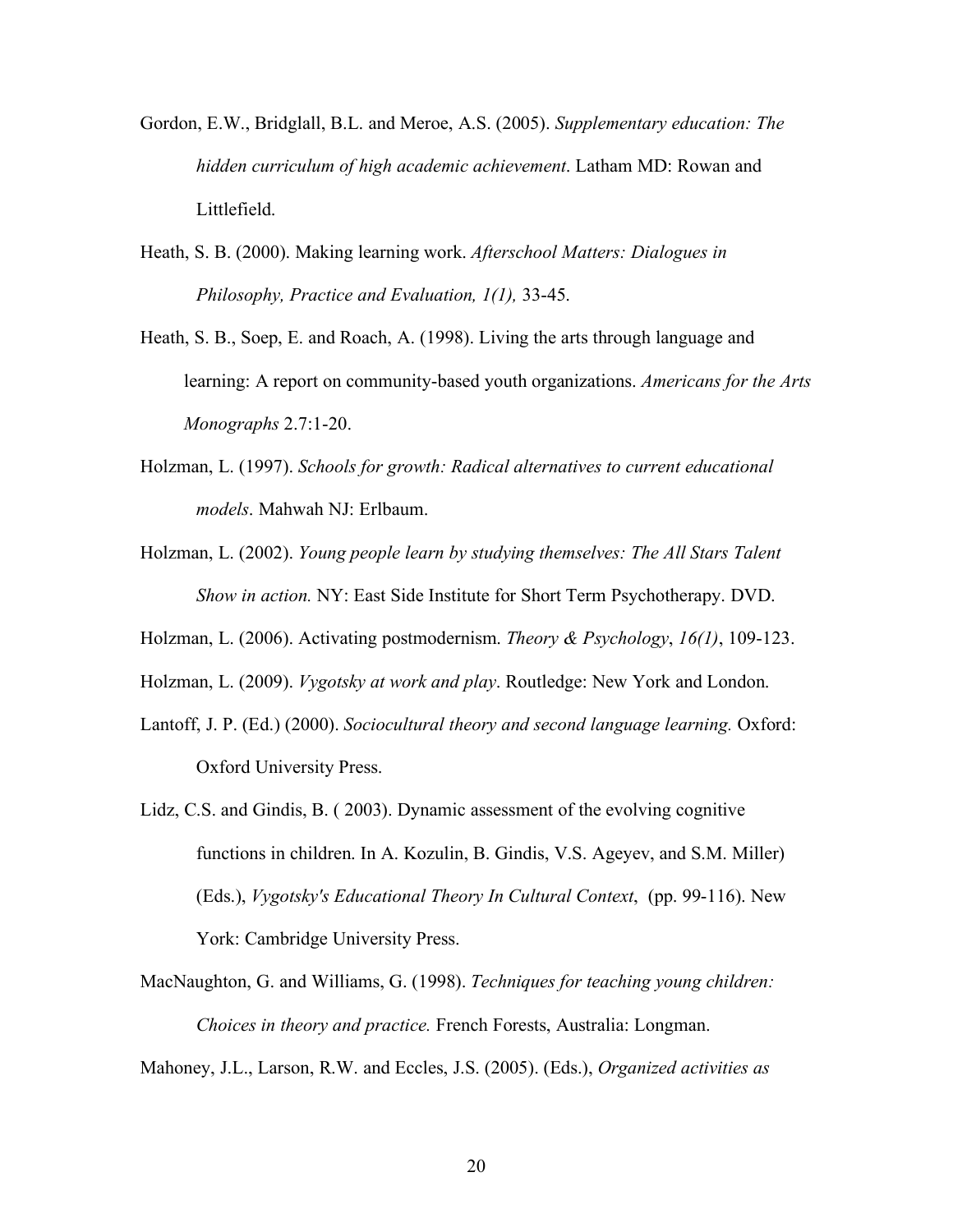*contexts of development: Extracurricular activities, after school and community programs*. Mahwah: NJ: Erlbaum.

- Newman, F. and Holzman, L. (1993). *Lev Vygotsky: Revolutionary scientist.* London: Routledge.
- Newman, F. and Holzman, L (1997). *The end of knowing: A new developmental way of learning.* London: Routledge.
- Newman, D. Griffin, P. and Cole, M. (1989). *The construction zone: Working for cognitive change in school.* Cambridge: Cambridge University Press.
- Nicolopoulou, A., & Cole, M. (1993). The generation and transmission of shared knowledge in the culture of collaborative learning: The Fifth Dimension, its play world, and its institutional contexts. In E. A. Forman, N. Minick, and C. A. Stone (Eds.), *Contexts for Learning: Sociocultural Dynamics in Children's Development*  (pp. 283-314). New York: Oxford University Press.
- Rodgers, A. and Rodgers, E. M. (2004). *Scaffolding literacy instruction. Strategies for K-4 classrooms*. Portsmouth NH: Heinemann.
- Rogoff, B. (1990). *Apprenticeship in thinking: cognitive development in social context*. New York, NY: Oxford University Press.
- Rogoff, B. and Lave, J. (1984). (Eds.), *Everyday cognition: Development in social context* (pp. 95-117). Boston: Harvard University Press.
- Shotter, J. (1989). Vygotsky's psychology: Joint activity in the zone of proximal development. *New Ideas in Psyhcology, 7*, 185-204.
- Tharp, R. G. and Gallimore, R. (1988). *Rousing minds to life: Teaching, learning and schooling in social context.* Cambridge: Cambridge University Press.

Vygotsky, L.S. (1978). *Mind in society*. Cambridge, MA: Harvard University Press.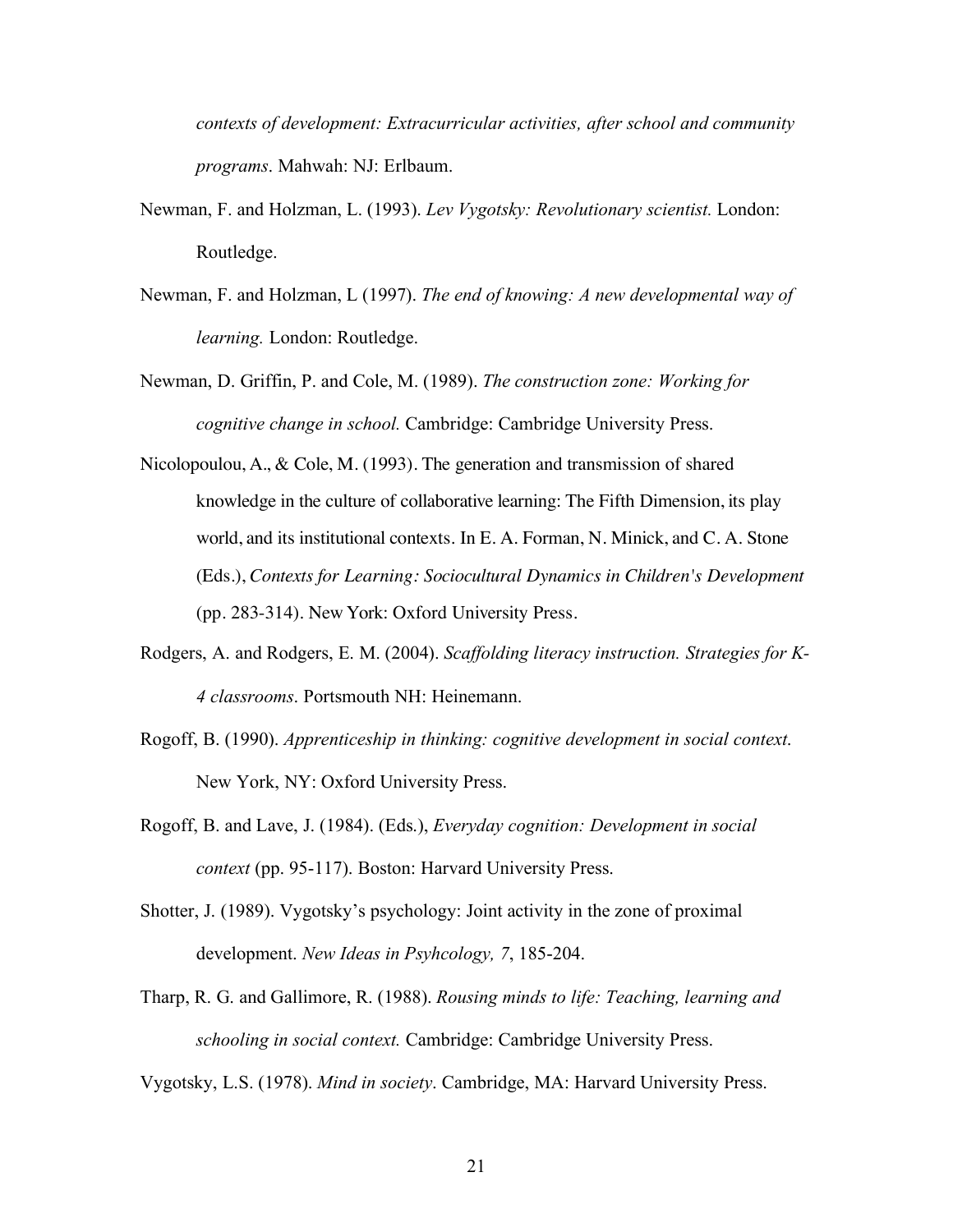- Vygotsky, L. S. (1987). *The collected works of L. S. Vygotsky. Vol. 1.* New York: Plenum.
- Vygotsky, L.S. (1994). The problem of the environment. In R. van der Veer and J. Valsiner (Eds.), *The Vygotsky reader* (pp. 338-354). Oxford: Blackwell.
- Vygotsky, L.S. (1997). The historical meaning of the crisis in psychology: A methodological investigation. In *The collected works of L.S.Vygotsky, Volume 3* (pp. 233-343). NY: Plenum.
- Vygotsky, L.S. (2004). The collective as a factor in the development of the abnormal child. In R.W. Rieber and D. K. Robinson (Eds.), *The essential Vygotsky* (pp. 201-219). NY: Kluwer Academic/Plenum Publishers.
- Wertsch, J. V. (1985). *Vygotsky and the social construction of mind*. Cambridge, MA: Harvard University Press.
- Wertsch, J.V. (1991). *Voices of the mind: A sociolcultural approach to mediated action*. Cambridge MA: Harvard University Press.
- Wood, D., Bruner, J. and Ross, G. (1976). The role of tutoring in problem-solving. *Journal of Child Psychology and Psychiatry, 17*, 89-100.